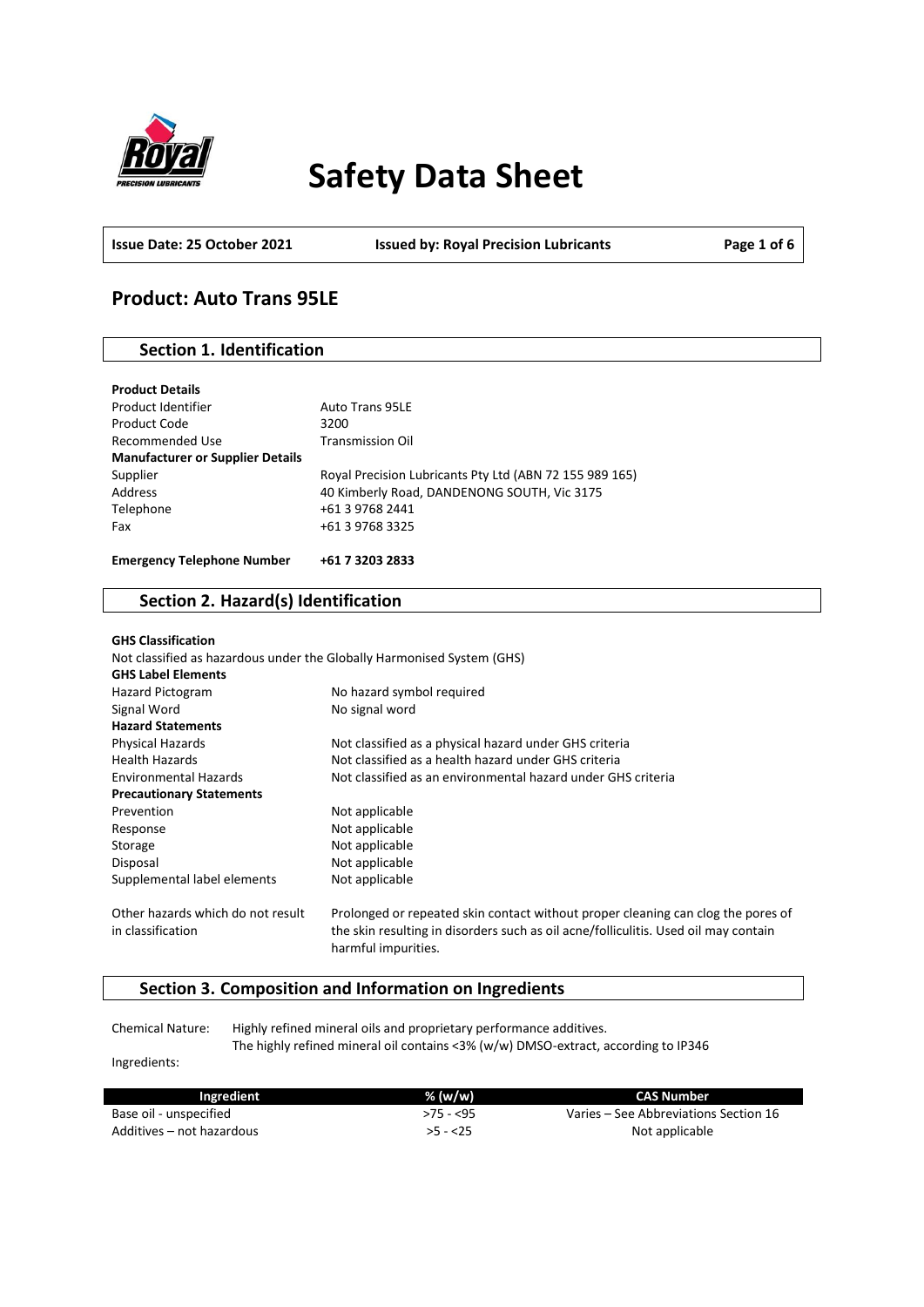There are no additional ingredients present which, within the current knowledge of the supplier and in the concentrations applicable, are classified as hazardous to health or the environment and hence require reporting in this section.

| <b>Section 4. First-aid measures</b> |                                                                                  |
|--------------------------------------|----------------------------------------------------------------------------------|
|                                      |                                                                                  |
| Eye contact:                         | Flush eye with copious quantities of water.                                      |
|                                      | If persistent irritation occurs, obtain medical attention.                       |
| Inhalation:                          | No treatment necessary under normal conditions of use.                           |
|                                      | If symptoms persist, obtain medical attention.                                   |
| Skin contact:                        | Remove contaminated clothing. Flush exposed area with water and follow by        |
|                                      | washing with soap if available.                                                  |
|                                      | If persistent irritation occurs, obtain medical attention.                       |
| If swallowed:                        | In general no treatment is necessary unless large quantities are swallowed. Do   |
|                                      | not induce vomiting and obtain medical advice.                                   |
| Most important symptoms and          | Oil acne/folliculitis signs and symptoms may include formation of black pustules |
| effects, both acute and delayed:     | and spots on the skin of exposed areas.                                          |
|                                      | Swallowing may result in nausea, vomiting and/or diarrhoea.                      |
| <b>Protection of first-aiders:</b>   | When administering first aid, ensure that you are wearing the appropriate        |
|                                      | personal protective equipment according to the incident, injury and              |
|                                      | surroundings.                                                                    |
| Notes to physician:                  | Treat symptomatically.                                                           |
|                                      |                                                                                  |

# **Section 5. Fire-fighting measures**

| Suitable extinguishing equipment:                                 | Foam, water spray or fog. Dry chemical powder, carbon dioxide, sand or earth<br>may be used for small fires only.                                                                                                                                                            |
|-------------------------------------------------------------------|------------------------------------------------------------------------------------------------------------------------------------------------------------------------------------------------------------------------------------------------------------------------------|
|                                                                   | Do not use water in a jet.                                                                                                                                                                                                                                                   |
| Specific hazards during firefighting:                             | Combustible liquid. In a fire, or if heated, a pressure increase will occur and the<br>container may burst with the risk of a subsequent explosion.<br>May produce toxic fumes if burning including possibly carbon monoxide,                                                |
|                                                                   | airborne solid and liquid particulates and gases and unidentified organic and<br>inorganic compounds.                                                                                                                                                                        |
| Special protective equipment and<br>precautions for firefighters: | Proper protective equipment including chemical resistant gloves are to be<br>worn; chemical resistant suit is indicated if large contact with spilled product is<br>expected. Positive pressure Self-Contained Breathing Apparatus and full turn<br>out gear should be worn. |
| <b>HazChem Code:</b>                                              | None                                                                                                                                                                                                                                                                         |

### **Section 6. Accidental release measures**

| Personal precautions, protective<br>equipment and emergency procedures: | Avoid contact with skin and eyes, use appropriate personal protective<br>equipment. Evacuate surrounding areas if necessary. Remove all ignition<br>sources.                                                                                                                                                |
|-------------------------------------------------------------------------|-------------------------------------------------------------------------------------------------------------------------------------------------------------------------------------------------------------------------------------------------------------------------------------------------------------|
| <b>Environmental precautions:</b>                                       | Stop leak if without risk. Use appropriate containment to avoid<br>environmental contamination. Prevent from spreading or entering drains,<br>ditches or rivers by using sand, earth or other appropriate barriers.<br>Local authorities should be advised if significant spillages cannot be<br>contained. |
| <b>Methods and materials for containment</b><br>and cleaning up:        | Slippery when spilt. Avoid accidents, clean up immediately.<br>Reclaim liquid directly or in an absorbent.<br>Soak up residue with an absorbent such as clay, sand or other suitable<br>material and dispose of properly.                                                                                   |

# **Section 7. Handling and storage**

| <b>Precautions for safe handling:</b> | Use in a well ventilated area.                                        |
|---------------------------------------|-----------------------------------------------------------------------|
|                                       | Wear appropriate protective equipment (See Section 8) and clothing to |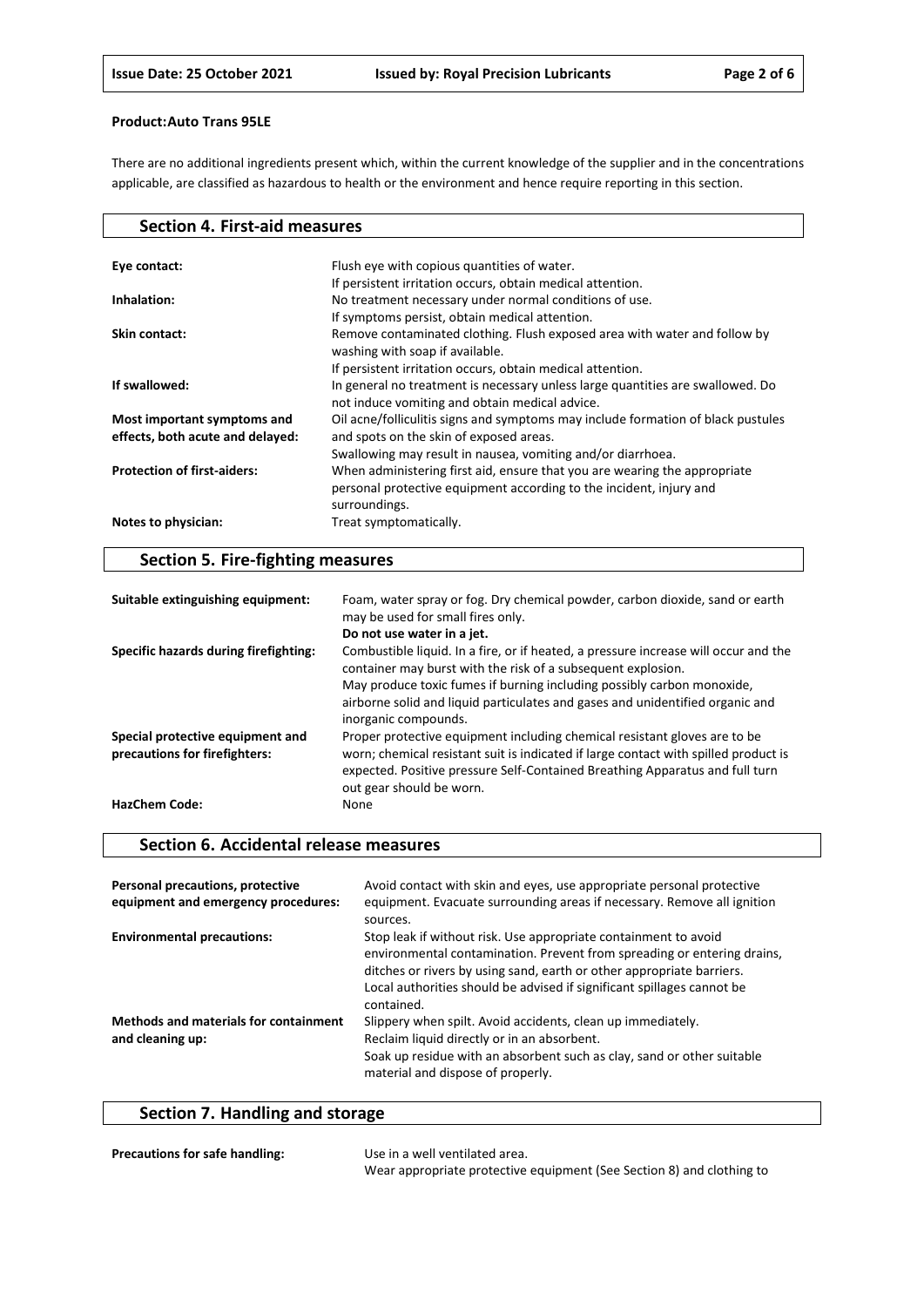|                                                                  | avoid inhalation of fumes or mist and contact with skin and eyes.                                                                                                                                               |
|------------------------------------------------------------------|-----------------------------------------------------------------------------------------------------------------------------------------------------------------------------------------------------------------|
|                                                                  | Containers not in use should be closed.                                                                                                                                                                         |
|                                                                  | Do not smoke.                                                                                                                                                                                                   |
|                                                                  | Always wash hands after handling and prior to eating, drinking, smoking or<br>using the toilet.                                                                                                                 |
| Conditions for safe storage, including<br>any incompatibilities: | Classified as a Class C2 (COMBUSTIBLE LIQUID) for the purposes of storage<br>and handling.                                                                                                                      |
|                                                                  | Store in a cool, well ventilated area away from heat and other sources of<br>ignition, oxidising agents, foodstuffs, and out of direct sunlight.<br>Keep containers securely sealed and protect against damage. |

# **Section 8. Exposure controls and personal protection**

| <b>National Exposure Standards:</b>  | No exposure standard has been established, however, the TWA National<br>Occupational Health and Safety Commission (NOHSC) exposure standard for oil mist<br>is 5 $mg/m3$ . As with all chemicals, exposure should be kept to the lowest possible<br>level. |
|--------------------------------------|------------------------------------------------------------------------------------------------------------------------------------------------------------------------------------------------------------------------------------------------------------|
| <b>Biological limit values:</b>      | Not available                                                                                                                                                                                                                                              |
| <b>Engineering Controls:</b>         | Ventilation - Use in well ventilated areas. Where ventilation is inadequate, a local<br>exhaust ventilation system is required.                                                                                                                            |
| <b>Personal Protective Equipment</b> |                                                                                                                                                                                                                                                            |
| <b>Respiratory Protection:</b>       | Normally not required, however if mists or vapours are generated in a poorly<br>ventilated area an approved respirator with a replaceable vapour/mist filter is<br>recommended.                                                                            |
| <b>Eve Protection:</b>               | Safety glasses with side shields, goggles or full face mask as appropriate. Individual<br>circumstances will dictate the final choice of protection.                                                                                                       |
| Skin / Body Protection:              | Always wear long sleeves and long trousers or coveralls, and enclosed footwear or<br>safety boots when handling this product. It is recommended that chemical resistant<br>gloves (e.g. PVC) be worn when handling this product.                           |

# **Section 9. Physical and Chemical Properties**

| Appearance                       | Viscous red liquid |
|----------------------------------|--------------------|
| <b>Melting Point</b>             | Not available      |
| <b>Boiling Point</b>             | Not available      |
| Vapour Pressure                  | Not available      |
| Solubility in Water              | Insoluble          |
| pH Value                         | Not applicable     |
| Viscosity @ 40°C                 | $37 \text{ cSt}$   |
| Viscosity @ 100°C                | $7.5$ $cSt$        |
| <b>Specific Gravity</b>          | 0.866              |
| <b>Flash Point</b>               | $>190^{\circ}$ C   |
| Flammability                     | Combustible Liquid |
| <b>Auto Ignition Temperature</b> | Not available      |
| <b>Flammable Limits</b>          | Not available      |
|                                  |                    |

# **Section 10. Stability and Reactivity**

| Reactivity:                                        | No specific test data available for this product. Refer to Conditions to avoid and<br>Incompatible materials for additional information. |
|----------------------------------------------------|------------------------------------------------------------------------------------------------------------------------------------------|
| <b>Chemical stability:</b>                         | Stable under normal conditions of storage and handling.                                                                                  |
| <b>Possibility of hazardous</b><br>reactions:      | Reacts with strong oxidising agents.                                                                                                     |
| <b>Conditions to avoid:</b>                        | Heat, direct sunlight, open flames or other sources of ignition.                                                                         |
| <b>Incompatible Materials:</b>                     | Strong oxidizing agents.                                                                                                                 |
| <b>Hazardous Decomposition</b><br><b>Products:</b> | Under normal conditions of storage and use hazardous decomposition products are not<br>expected to be produced.                          |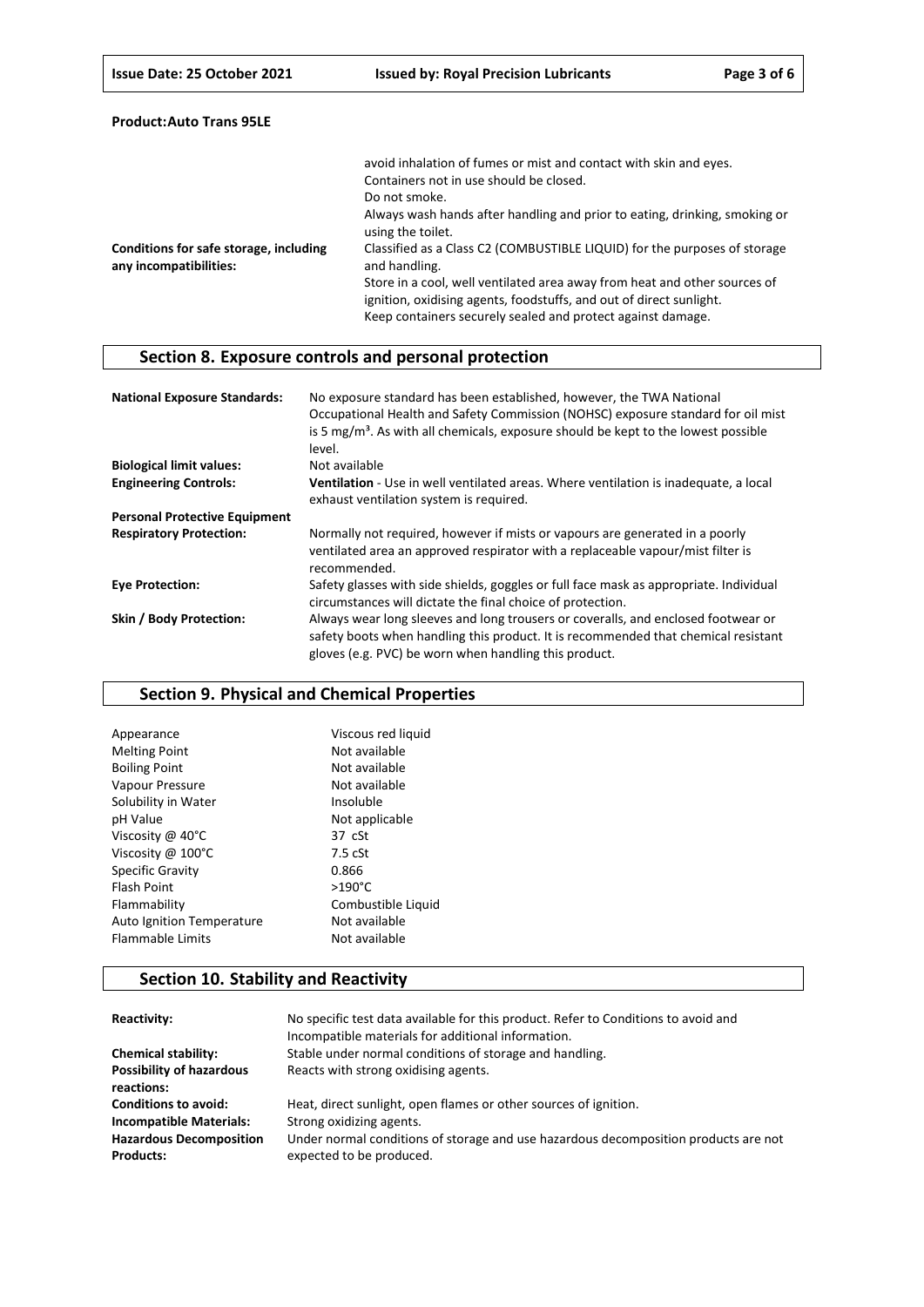### **Section 11. Toxicological information**

Information given is based on data on the components and the toxicology of similar products. Unless indicated otherwise, the data presented is representative of the product as a whole, rather than for the individual component(s). Skin and eye contact are the primary routes of exposure although exposure may occur following accidental swallowing.

| <b>Acute toxicity</b>                | Acute oral toxicity: LD50 rat: >5,000 mg/kg. Expected to be of low toxicity.<br>Acute inhalation toxicity: Not considered to be an inhalation hazard under normal<br>conditions of use.                                                                                                                    |
|--------------------------------------|------------------------------------------------------------------------------------------------------------------------------------------------------------------------------------------------------------------------------------------------------------------------------------------------------------|
|                                      | Acute dermal toxicity: LD50 rabbit: >5,000 mg/kg. Expected to be of low toxicity.                                                                                                                                                                                                                          |
| Skin corrosion/irritation            | Expected to be slightly irritating. Prolonged or repeated skin contact without proper<br>cleaning can clog the pores of the skin resulting in disorders such as oil acne/folliculitis.                                                                                                                     |
| Serious eye damage/eye<br>irritation | Expected to be slightly irritating                                                                                                                                                                                                                                                                         |
| Respiratory or skin<br>sensitisation | Not expected to be a skin sensitiser.                                                                                                                                                                                                                                                                      |
| <b>Germ cell mutagenicity</b>        | Not considered a mutagenic hazard.                                                                                                                                                                                                                                                                         |
| Carcinogenicity                      | Not expected to be carcinogenic.                                                                                                                                                                                                                                                                           |
|                                      | Product contains mineral oils of types shown to be non-carcinogenic in animal skin-                                                                                                                                                                                                                        |
|                                      | painting studies. Highly refined mineral oils are not classified as carcinogenic by the                                                                                                                                                                                                                    |
|                                      | International Agency for Research on Cancer (IARC).                                                                                                                                                                                                                                                        |
| <b>Reproductive toxicity</b>         | Not expected to impair fertility. Not expected to be developmental toxicant.                                                                                                                                                                                                                               |
| STOT - single exposure               | Not expected to be a hazard.                                                                                                                                                                                                                                                                               |
| STOT – repeated exposure             | Not expected to be a hazard.                                                                                                                                                                                                                                                                               |
| <b>Aspiration toxicity</b>           | Not considered an aspiration hazard.                                                                                                                                                                                                                                                                       |
| <b>Further information</b>           | USED oils may contain harmful impurities that have accumulated during use. The<br>concentration of such impurities will depend on use and they may present risks to health<br>and the environment on disposal. ALL used oil should be handled with caution and skin<br>contact avoided as far as possible. |

## **Section 12. Ecological information**

Eco toxicological data has not been determined specifically for this product. Information given is based on a knowledge of the components and the ecotoxicology of similar products. Unless indicated otherwise, the data presented is representative of the product as a whole, rather than for individual component(s).

#### **Ecotoxicity**

| Toxicity to fish (Acute toxicity)           | Expected to be practically non-toxic.                                         |
|---------------------------------------------|-------------------------------------------------------------------------------|
| Toxicity to crustacean (Acute toxicity)     | Expected to be practically non-toxic.                                         |
| Toxicity to algae/aquatic plants (Acute     | Expected to be practically non-toxic.                                         |
| toxicity)                                   |                                                                               |
| Toxicity to fish (Chronic toxicity)         | Data not available.                                                           |
| Toxicity to crustacean (Chronic toxicity)   | Data not available.                                                           |
| Toxicity to microorganisms (Acute toxicity) | Data not available.                                                           |
| Persistence and degradability               |                                                                               |
| Biodegradability                            | Expected to be not readily biodegradable. Major constituents are              |
|                                             | expected to be inherently biodegradable, but contains components that         |
|                                             | may persist in the environment.                                               |
| <b>Bioaccumulative potential</b>            |                                                                               |
| Bioaccumulation                             | Contains components with the potential to bio accumulate.                     |
| Partition coefficient: n-octanol/water      | Pow: >6 based on information on similar products.                             |
| <b>Mobility in soil</b>                     |                                                                               |
| Mobility                                    | Liquid under most environmental conditions. If it enters soil, it will adsorb |
|                                             | to soil particles and will not be mobile.                                     |
|                                             | Floats on water.                                                              |
| Other adverse effects                       |                                                                               |
| Additional ecological information           | Product is a mixture of non-volatile components which are not expected        |

to be released to air in any significant quantities.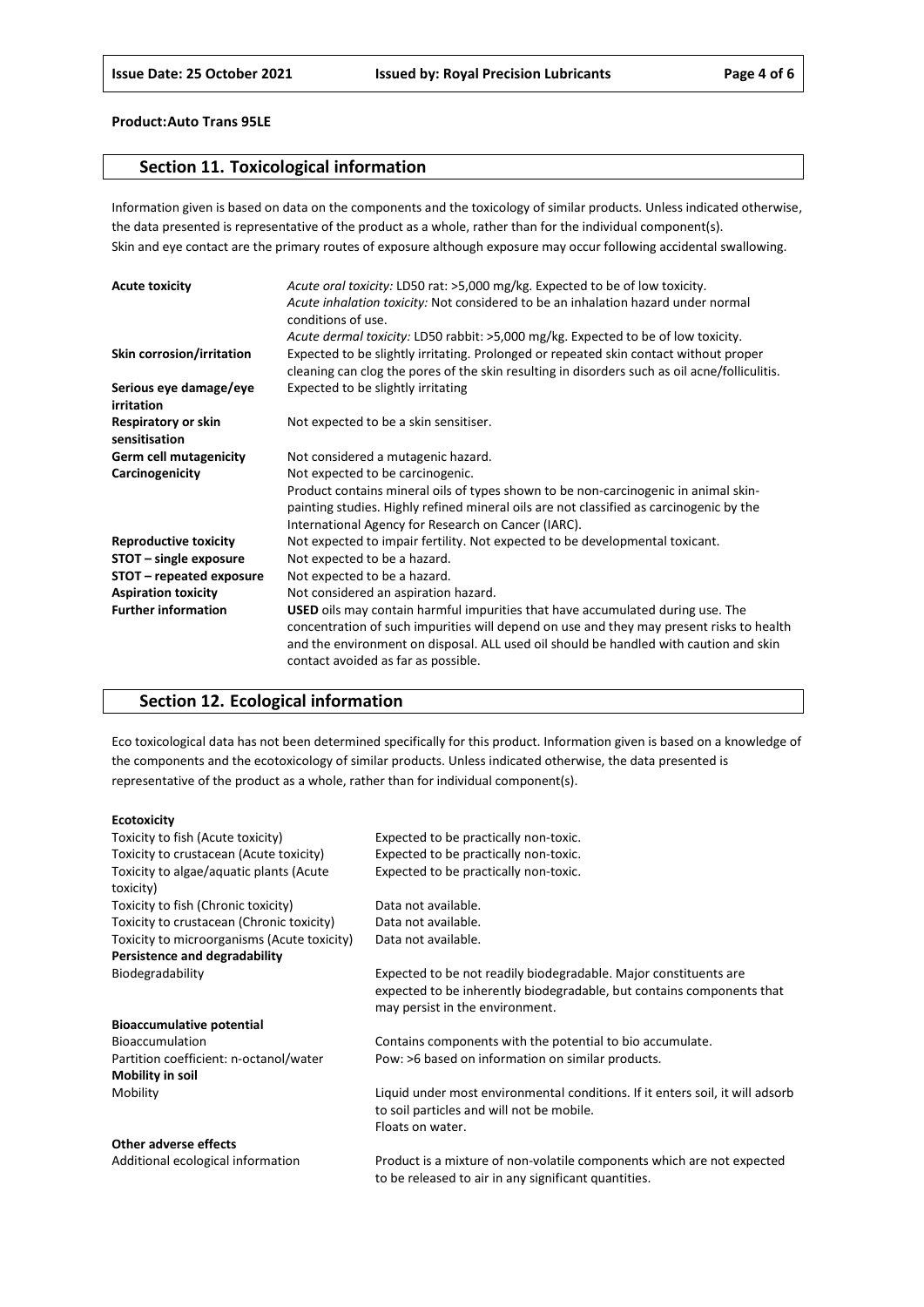Not expected to have ozone depletion potential, photochemical ozone creation potential or global warming potential. Poorly soluble mixture. May cause physical fouling of aquatic organisms. Mineral oil is not expected to cause any chronic effects to aquatic organisms at concentrations less than 1 mg/l.

### **Section 13. Disposal considerations**

| <b>Disposal methods</b>                             |                                                                                                                                                                                                                              |
|-----------------------------------------------------|------------------------------------------------------------------------------------------------------------------------------------------------------------------------------------------------------------------------------|
| Waste from residues                                 | Waste product should not be allowed to contaminate soil or ground<br>water or be disposed of into the environment.<br>Disposal should be in accordance with applicable regional, national and<br>local laws and regulations. |
| Contaminated packaging                              | Dispose in accordance with prevailing regulations, preferably to a<br>recognised collector or contractor. The competence of the collector or<br>contractor should be established beforehand.                                 |
| Special precautions for landfill or<br>incineration | No additional special precautions identified.                                                                                                                                                                                |

### **Section 14. Transport Information**

| <b>National Regulations</b>      |                                    |
|----------------------------------|------------------------------------|
| ADG                              | Not regulated as a dangerous good. |
| <b>International Regulations</b> |                                    |
| IATA-DGR                         | Not regulated as a dangerous good. |
| IMDG-DGR                         | Not regulated as a dangerous good. |

### **Section 15. Regulatory Information**

**Standard Uniform Schedule of Medicine and Poisons** Not scheduled **Model Work Health and Safety Regulations – Scheduled Substances** Not listed **Australian Code for the Transport of Dangerous Goods by Road and Rail (ADG Code)** Not regulated **Australia (AICS)** All components of this product are listed on the Inventory or exempted.

#### **Section 16. Other Information**

| Date of Issue        | Monday, 25 October 2021                                                                  |
|----------------------|------------------------------------------------------------------------------------------|
| <b>Abbreviations</b> | ADG = Australian Dangerous Goods                                                         |
|                      | GHS = Globally Harmonised System of Classification and Labelling of chemicals            |
|                      | IATA = International Air Transport Association                                           |
|                      | IBC = Intermediate Bulk container                                                        |
|                      | <b>IMDG</b> = International Maritime Dangerous Goods                                     |
|                      | STEL = Short term exposure limit                                                         |
|                      | TWA = time weighted average                                                              |
|                      | Varies = may contain one or more of the following 101316-69-2, 101316-70-5, 101316-71-6, |
|                      | 101316-72-7, 64741-88-4, 64741-89-5, 64741-95-3, 64741-96-4, 64741-97-5, 64742-01-4,     |
|                      | 64742-44-5, 64742-45-6, 64742-52-5, 64742-53-6, 64742-54-7, 64742-55-8, 64742-56-9,      |
|                      | 64742-57-0, 64742-58-1, 64742-62-7, 64742-63-8, 64742-64-9, 64742-65-0, 64742-70-7,      |
|                      | 72623-85-9, 72623-86-0, 72623-87-1, 74869-22-0, 90669-74-2                               |

**Other Information**